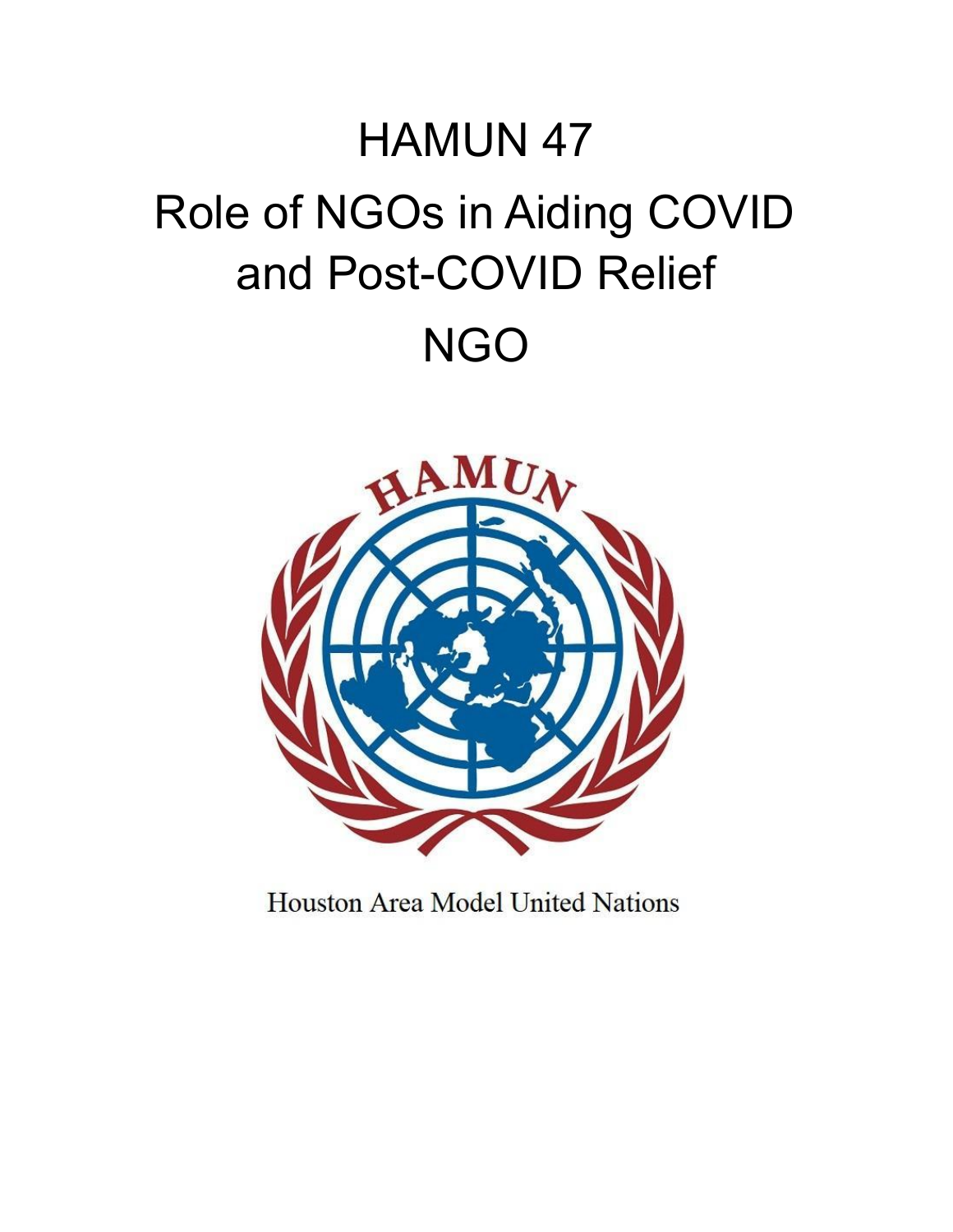## Dear Delegates,

Welcome to the 47<sup>th</sup> Houston Area Model United Nations Conference! The goal of the specialized committee of nongovernmental organizations is to find and use resources to help in the aid of COVID in post-COVID relief and underserviced countries. This committee will take place during the modern era of 2021 and will be during an increased spread of the coronavirus. The focus will be in deciding which programs that aid in post-COVID rehabilitation and overall COVID treatment shall be the focus of the committee.

## The NGO Specialized Committee is Chaired by,

Omama Ahmed, who is a current Sophomore at Lonestar college with plans to transfer to New York university. She is intending to study Human Biology and has been a delegate in her high school Model UN in the past three years. She has also participated in the collegiate National Model United Nations this past spring and hopes to bring her experiences and enjoyment to this year's conference. She has always loved the program and was thrilled when given the opportunity to be a part of the NGO specialized committee.

As a current collegiate delegate, and both a former delegate and current chair to the current HAMUN conference, I am beyond excited to be a part of your experience and embark on your journey towards greatness. I am excited for the undeniably good debate, discussion, and diplomacy that shall unfold within our committee.

It would be smiled upon if all delegates make sure to thoroughly research the economic, physical, and physiological impact of the pandemic has had and both developed an underdeveloped country. Focusing on the general effect that the pandemic has had on people is not specific enough to adequately contribute towards this committee. The committee will be discussing relevant topics and how we can use the limited governmental support and resources that we have to benefit all citizens as a whole

Best Regards,

Omama Ahmed

mounted